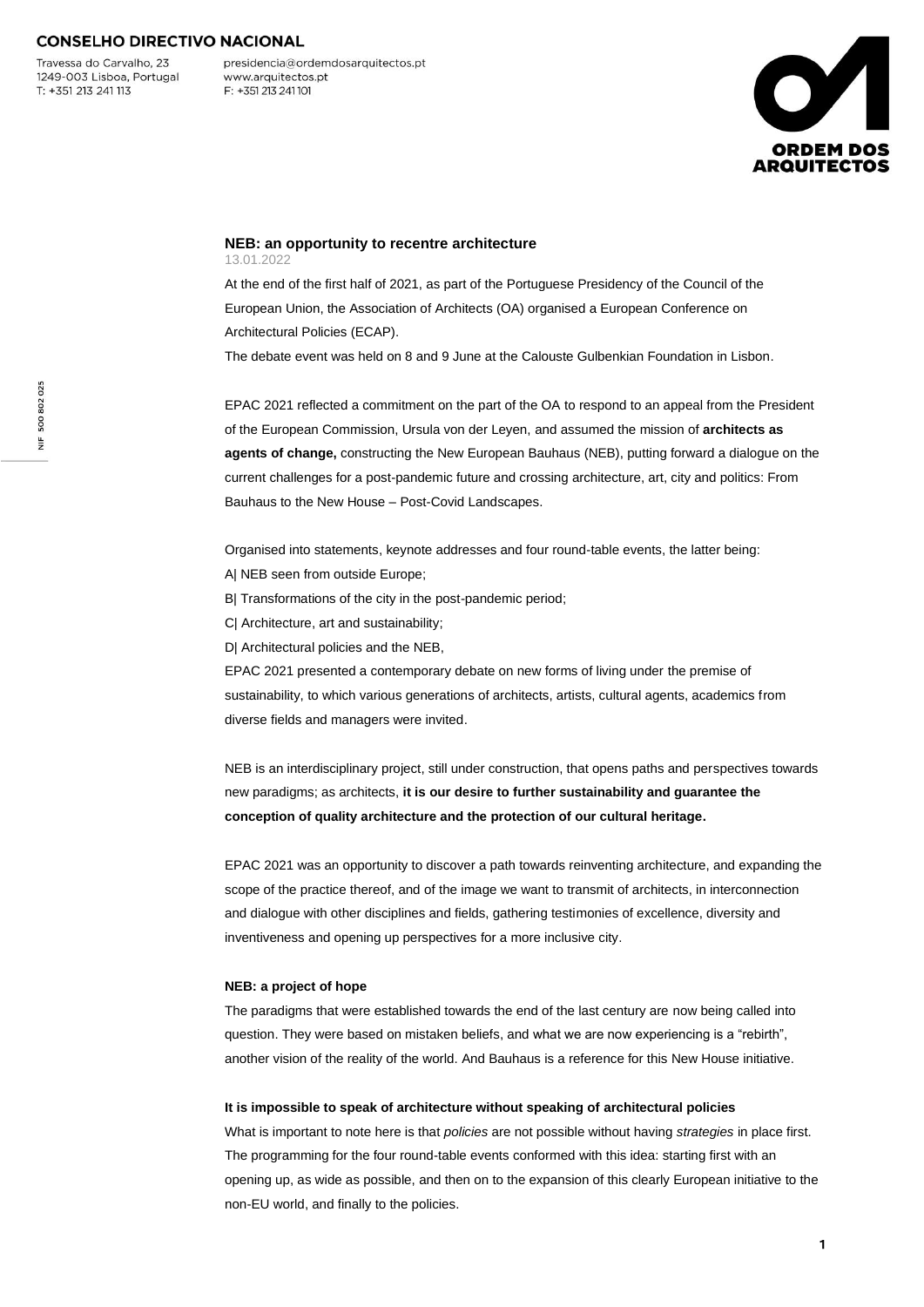Travessa do Carvalho, 23 1249-003 Lisboa, Portugal  $T: +351213241113$ 

presidencia@ordemdosarquitectos.pt www.arquitectos.pt F: +351 213 241 101



When one speaks of the quality of the territory, quality construction, the importance of the quality of housing for all, one speaks of the policies and strategies for the new house.

The creation and development of the city is probably the greatest achievement of humanity.

Architects do not own the cities. In relation to the city, architects are agents of change, agents of regeneration, reuse, adaptive reuse; they are agents of the heritage and agents of the living city, which shares the space with the historic city, the city of the memory, and depends on the life of the buildings and the life of the cities themselves.

In the contemporary city, the cycles of obsolescence (e.g. of industries, of ports...) have accelerated so much that suddenly one sees large sections of the city enter into decline. If nothing is done to regenerate such areas, they will become archaeological sites with no life of their own within 50 years. The **relationship between memory, culture and life** is fundamentally important and **architects are agents of the living city, the living landscape, the living territory, together with their colleagues** from the fields of engineering, landscape architecture, history and archaeology and people from so many other professions, in short; **with all the users** of the respective areas.

The city, indeed, belongs to all and no one at the same time. And **the new challenges the city faces are absolutely extraordinarily complex.** The dynamic relationship proposed by Ursula von der Leyen, which came as a pleasant surprise to all of us, reinstates culture, the arts, humanity itself at the centre of a number of forms of knowledge that were very much marginalised in when the city was built.

The truth is that architecture itself was being marginalised, just as culture and art, in particular the performative arts, have been; culture and civilisation can translate to both present and future knowledge – values, heritage, and history – because culture only makes sense if it is a continuous, ongoing thing, like identity and memory, which are dynamic. For identity, heritage is of the utmost importance, but if it does not have a life, even if only a symbolic one, it will die. This is our great challenge.

And one issue is very important in a post-pandemic situation: bringing culture into the centre of things and reinstating the discussion of nature vs. artifice, in order to stop the destruction of the planet. There is no Planet B.

#### **Architects and policy**

The Bill on Architecture and Quality in the Built Environment is currently being debated in Spain; it aims to establish the importance of quality of architecture by law. The quality of architecture for the planet, for the territory, for the landscape, for the city, for the public space, for the built fabric and for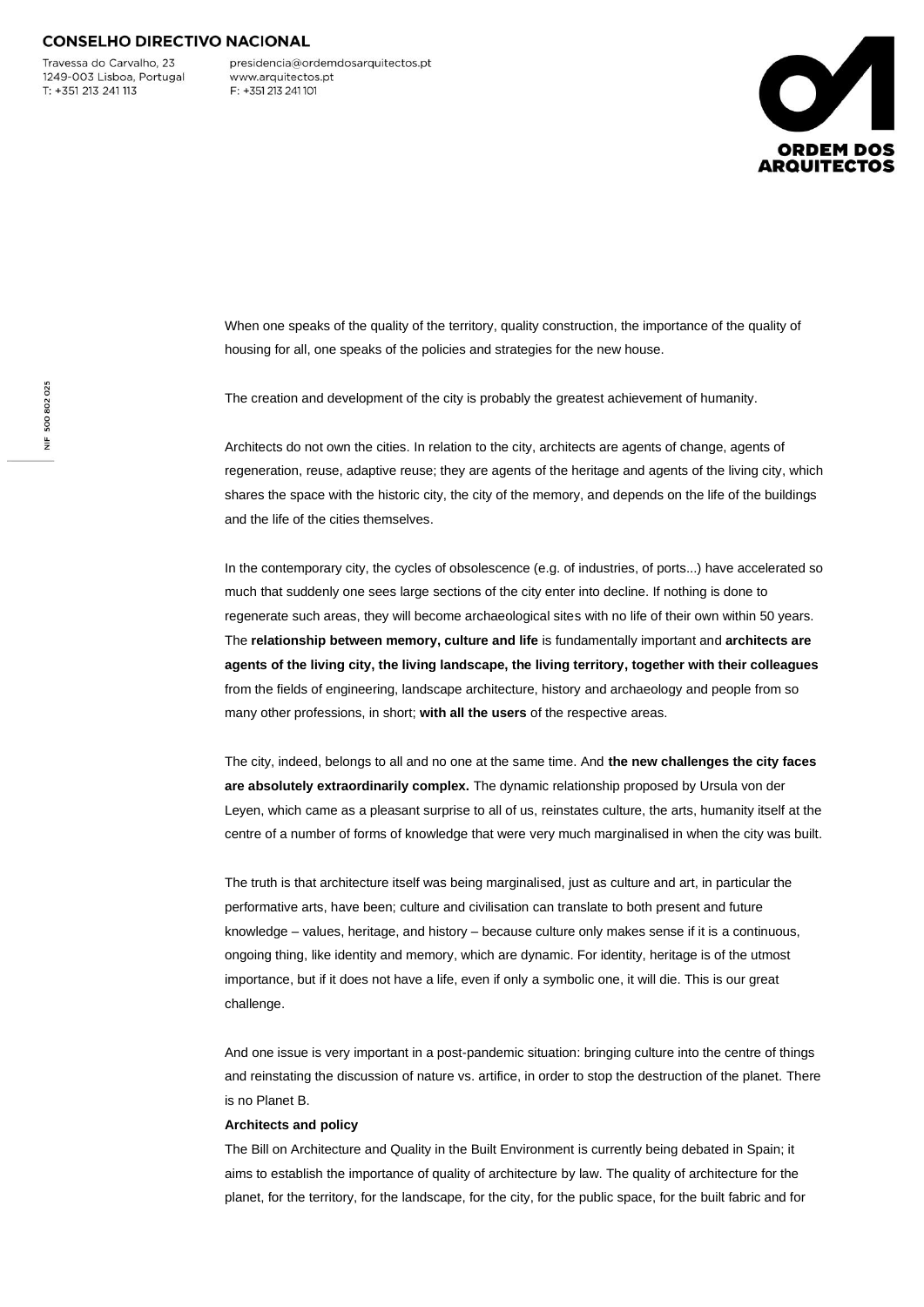Travessa do Carvalho, 23 1249-003 Lisboa, Portugal  $T: +351213241113$ 

presidencia@ordemdosarquitectos.pt www.arquitectos.pt F: +351 213 241 101



our homes. Of interest is that architecture means quality of life for those who are there, live there. The city is the people, and in all cases making a new house happen is something that should involve all concerned. This is a discourse that is of interest to **architects, who, in Portugal, have distanced themselves excessively and dangerously from a** *polis***-oriented policy.**

This is a matter that deserves our utmost attention, and the government, or the respective governing body, can count on architects. This matter is in our hands, and it demands the ability to establish dialogue with our peers in other professional associations, other professions and municipal decisionmakers. The latter are, primarily, the elected representatives, followed by the private citizens.

The State, the local governments and the administrations all have a regulatory function. But the property developers also have a key role to ply. Finally, because a city belongs to the citizens, **there can be no NEB if someone is left behind.** There is no sustainability without the social dimension.

The matter of participation is also very much a topical one. We see no future for the new European house without discussing the issue of participation; it is a path we must learn. **Architects have an opportunity** in this recentring of the discourse because in the world of sustainability and the world of technology there is a lot of gaps, both upstream and downstream, left by the advanced technologies.

There are, essentially, three levels to architecture. The first, which has a wider base: the fundamental decisions architecture and design makes about the form and the space – more compact or more dispersed, more open or less open, more transparent or less transparent. The second level has to do with passive energies, inertias and insulation. Then there is the third level, that of the advanced technologies. Transversal to all of these is the universe of computerisation, digitalisation, the new tools used in design. But there is an entire world upstream of this, one specific to the field of architecture, which is that of the fundamental decisions, of the integration of the advanced technologies; also, downstream are the people, the culture, the heritage. Who is going to live here? How are they going to live here? Who manages the spatial quality? The time-based dimension of inhabiting a space is something that is not addressed by the advanced technologies. Natural light, the cycle of night, day, winter, summer, etc., introduces time into the architectural equation. There is an architectural world both upstream and downstream of the advanced technologies: the technologies that are also an integral part of the decision-making in the world of architecture.

NEB calls for a recentring of culture, a recentring of civilisation, a recentring of humanities and a **recentring of Architecture.**

**EPAC 2021. Summarising Balance.** June 2021.